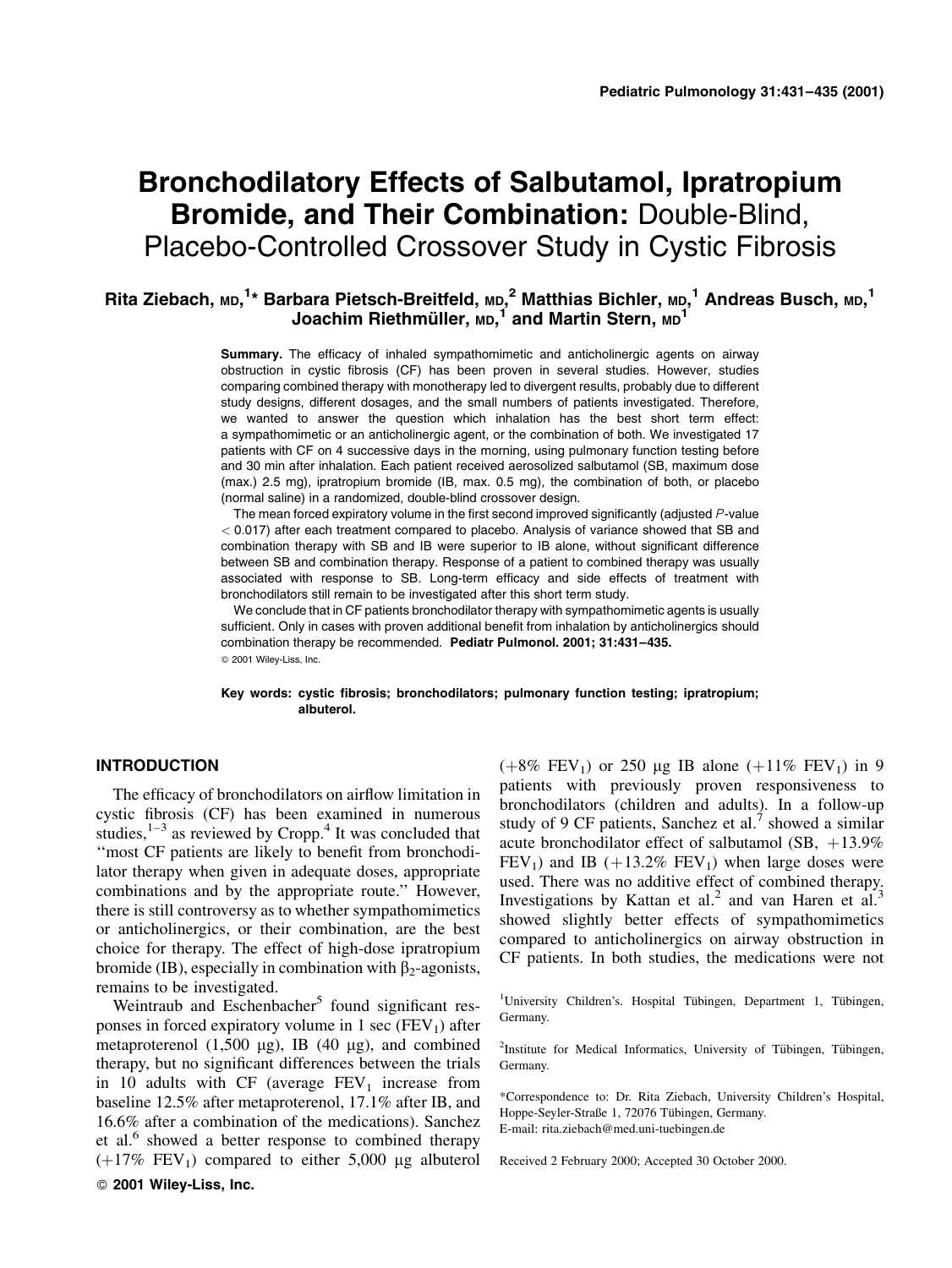#### 432 Ziebach et al.

combined. Eber et al. $<sup>1</sup>$  combined oral theophylline with</sup> inhaled SB and found that combination therapy was not superior to SB alone, and could even lead to expiratory airway compression in some patients.

Based on these data, no recommendation can be made about the best choice for short-term bronchodilator therapy in CF. We therefore studied the effects of IB and SB alone and in combination on lung function in CF.

### MATERIALS AND METHODS

All patients at our CF center over 6 years of age who were able to perform pulmonary function tests (PFT) reproducibly were asked to take part in this study. Seventeen out of 60 patients and their parents agreed to participate and gave informed consent. All participants were in stable condition, without clinical signs of acute airway infection. Patients on steroids or methylxanthines were excluded from the study.

Most eligible patients who refused participation did not tolerate the considerable time required for coming to the hospital on 4 successive days. Seven in-patients were investigated at the end of a 14-day course of i.v. antibiotics given routinely every 3 months without prior pulmonary deterioration. There was no preselection of patients for bronchial hyperreactivity or for known bronchodilator responsiveness. Approval of the local ethics committee was obtained.

Measurements of spirometry and body plethysmography (MasterLab $^{(8)}$  equipment, Jaeger, Wüerzburg, Germany) were performed before and 30 min after bronchodilator inhalation. During this time, patients did not receive chest physiotherapy or engage in physical activity. Testing was done by one technician and by one physician for the duration of the trial. In order to achieve maximal standardization of PFT, each patient was evaluated at the same time of day, between  $9-12$  AM on 4 successive days. The last inhalation of bronchodilators prior to PFT was at least 12 hr earlier (washout). Patients were randomized to be treated on 4 successive days with drugs or placebo as follows:  $SB + IB$ , SB alone, IB alone,

| <b>ABBREVIATIONS</b> |                                                    |  |  |  |
|----------------------|----------------------------------------------------|--|--|--|
| BMI                  | Body mass index                                    |  |  |  |
| CF                   | Cystic fibrosis                                    |  |  |  |
| FEV <sub>1</sub>     | Forced expiratory volume in first second           |  |  |  |
| <b>FVC</b>           | Forced vital capacity                              |  |  |  |
| $FEF_{25}$           | Forced expiratory flow at 25% of vital capacity    |  |  |  |
| $\text{FEF}_{25-75}$ | Forced expiratory flow at 25–75% of vital capacity |  |  |  |
| IB                   | Ipratropium bromide                                |  |  |  |
| PFT                  | Pulmonary function testing                         |  |  |  |
| Raw                  | Airway resistance                                  |  |  |  |
| SB.                  | Salbutamol (albuterol)                             |  |  |  |
| <b>SEM</b>           | Standard error of the mean                         |  |  |  |
| <b>TGV</b>           | Thoracic gas volume                                |  |  |  |
| WFH                  | Weight for height                                  |  |  |  |

or placebo (normal saline). Dosages were as follows: SB 250  $\mu$ g/year of age up to 2,500  $\mu$ g, and IB 50  $\mu$ g/year of age up to 500  $\mu$ g. Normal saline (2 mL) was added to the medications. The dosage schedule was chosen according to common practices in the treatment of pediatric asthma. Inhalation was performed with a compression nebulizer (Pari Master/Parill<sup>®</sup> nebulizer with mouthpiece, Pari, Starnberg, Germany). With this equipment the median mass diameter of the inhaled particles was  $3.6 \mu m$ ,  $65\%$  $<$  5 µm with an output of 480 mg/min.

Medications were prepared by a person not involved in the measurements, so that investigators and patients were blinded. The random code was issued independently by the Institute for Medical Informatics, University of Tübingen. Statistical analysis of the results for  $FEV<sub>1</sub>$ , forced vital capacity (FVC), and forced expiratory flow at  $25-75\%$  of vital capacity ( $FEF_{25-75}$ ) was performed by analysis of variance, designed for crossover studies (carry-over effect, medication effect, learning effect). $8$  Using three main outcome criteria (FEV<sub>1</sub>, FVC, and FEF<sub>25-75</sub>), analysis of variance was performed on the adjusted significance level of  $P < 0.017$  (Bonferroni adjustment). A positive bronchodilator response was defined according to Ries:<sup>10</sup> improvement ((post-pre)  $\times$  100/pre (%)) for FEV<sub>1</sub> of at least 15%, and for  $\text{FEF}_{25-75}$  of at least 20%.

### RESULTS

Seventeen patients entered our study (patient characteristics in Table 1). Most of them  $(n = 12)$  had normal lung function. One girl (number 17) dropped out after 2 days because of an acute gastrointestinal infection. Her study data were included in the statistical analysis.

Since there was no significant difference in baseline  $FEV<sub>1</sub>$ ,  $FEF<sub>25–75</sub>$ , and FVC between the four trials of each patient, carry-over and learning effects were ruled out. Analysis of variance showed the effect of all drugs vs. placebo ( $P = 0.0001$ ), and of each drug by comparison between placebo and the three medications. Mean increase of FEV<sub>1</sub> from baseline was 7% ( $\pm$  0.4% standard error of the mean (SEM)) after SB,  $6\%$  ( $\pm 0.5\%$  SEM) after IB, and  $8\%$  ( $\pm 0.4\%$  SEM) after combined medication. A mean decline in FEV<sub>1</sub> of 1% ( $\pm 0.3\%$ ) SEM) occurred after placebo. Mean changes of  $\text{FEF}_{25-75}$ , and FVC are shown in Figure 1 and Table 2.

 $FEV<sub>1</sub>$ ,  $FEF<sub>25–75</sub>$ , and FVC improved significantly after SB and after combination therapy, compared to placebo. After IB, FVC did not change significantly in comparison with placebo, whereas  $FEV_1$  and  $FEF_{25-75}$  improved significantly ( $P = 0.0045$  respiration  $P = 0.0001$ ). IB alone tended to be less effective than IB in improving  $FEV<sub>1</sub>$  and FVC, compared to SB and combination therapy; the differences were not statistically significant  $(P = 0.2116$ , resp.  $P = 0.1702$  for  $FEV_1$ ,  $P = 0.0539$ , resp.  $P = 0.0922$  for FVC).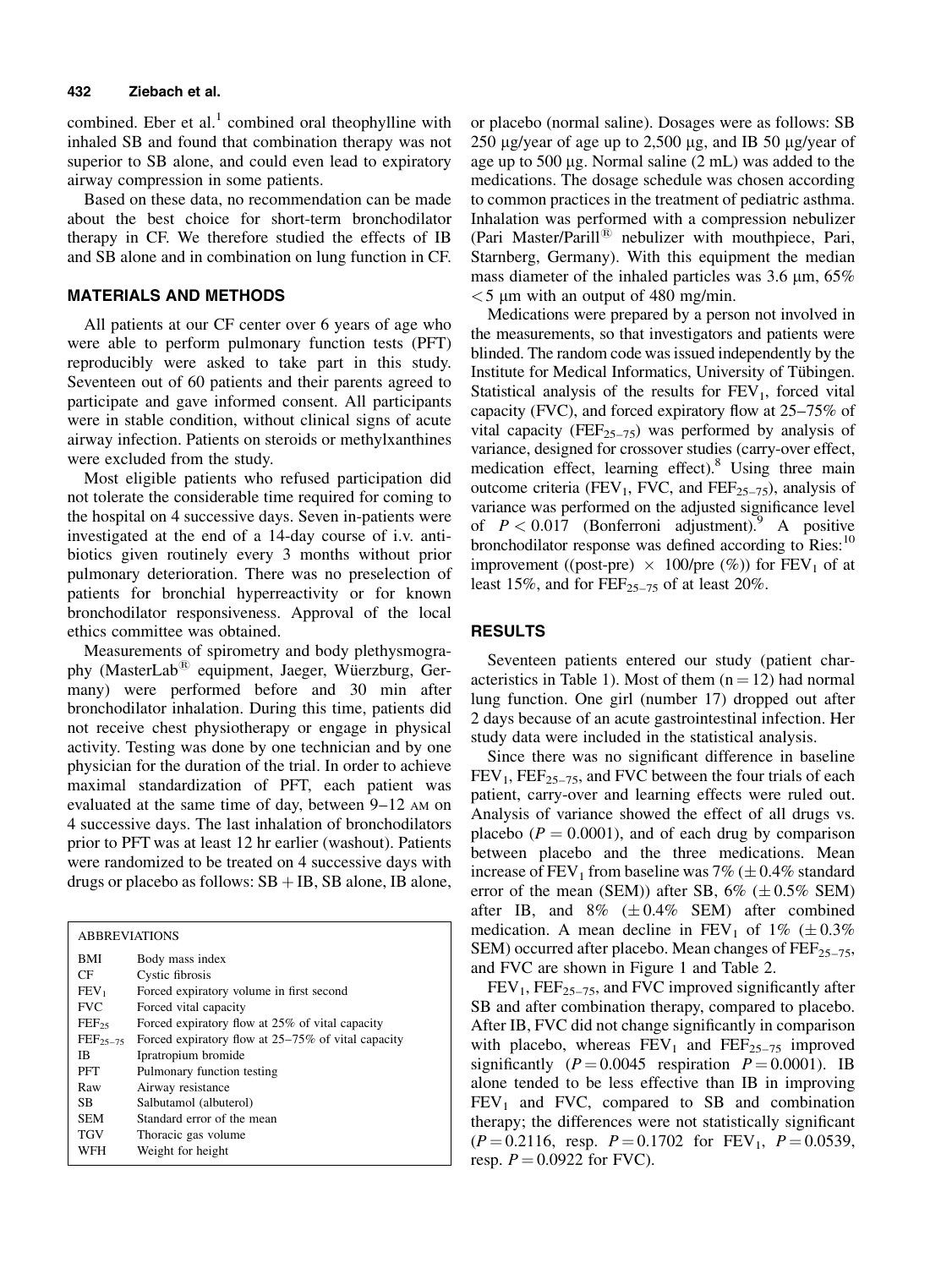|          |                | Nutritional status <sup>1</sup> |     |              | Baseline $FEV1$ |         |
|----------|----------------|---------------------------------|-----|--------------|-----------------|---------|
| Patient  | Age<br>(years) | BMI                             | WFH | Gender       | L               | $\% ^2$ |
| 1        | 16             |                                 | 102 | f            | 3.76            | 120.3   |
| $2^3$    | 15             |                                 | 88  |              | 2.35            | 92.0    |
| $3^3$    | 14             |                                 | 110 |              | 1.87            | 76.0    |
| $4^3$    | 19             | 18.0                            |     |              | 1.80            | 58.8    |
| 5        | 33             | 20.0                            |     | f            | 1.53            | 48.5    |
| 6        | 9              |                                 | 94  | m            | 1.82            | 89.0    |
| 7        | 9              |                                 | 103 | m            | 1.54            | 109.5   |
| 8        | 7              |                                 | 98  | f            | 1.33            | 99.8    |
| $9^3$    | 13             |                                 | 100 | f            | 2.21            | 93.3    |
| $10^{3}$ | 12             |                                 | 119 | m            | 2.63            | 126.5   |
| $11^3$   | 18             | 22.2                            |     | m            | 3.01            | 73.3    |
| $12^3$   | 10             |                                 | 106 | $\mathbf{f}$ | 1.77            | 105.5   |
| 13       | 9              |                                 | 117 | f            | 2.39            | 128.8   |
| 14       | 25             | 27.4                            |     | m            | 4.00            | 95.0    |
| 15       | 29             | 21.7                            |     | m            | 2.66            | 72.3    |
| 16       | 7              |                                 | 92  | f            | 1.71            | 101.5   |
| 17       | 10             |                                 | 92  | f            | 2.03            | 83.5    |

TABLE 1-Patient Characteristics

<sup>1</sup>Nutritional status is expressed as body mass index (BMI) for adult patients, and as weight for height (WFH) for patients up to 18 years of age. WFH: (Weight/WFH optimum) 100 (%), normal values.<sup>18</sup> <sup>2</sup>FEV<sub>1</sub> (% of predicted): normal values.<sup>19,20</sup>

3 Patients at end of a routine i.v. course of antibiotics.

Airway resistance (Raw) and forced expiratory flow at 25% of vital capacity (FEF<sub>25</sub>) were not evaluated by analysis of variance. To give an overview, average changes of these parameters are shown in Table 2 and Figure 1.

Three of the 17 patients exhibited responses of  $FEV<sub>1</sub> \ge 15\%$  for combination therapy. One of them responded to SB and to IB, one showed response to SB. Two patients responded to SB, but not to combination therapy or to IB (Fig. 2). The influence of bronchodilators on the small airways was impressive (Fig. 3): improvement of  $\text{FEF}_{25-75}$  > 20% was shown in 12 patients. Seven of these patients were responders to combination therapy. Response to combination therapy was always associated with response to either SB  $(n = 2)$ , IB  $(n = 1)$ , or both



Fig. 1. Mean relative changes of PFT parameters. Mean relative changes and SEM of PFT parameters after normal saline, SB, IB, and  $SB + IB$ .

 $(n = 4)$ . Decrease in FEF<sub>25-75</sub> occurred in patient number 10 after IB and in patient number 8 after normal saline.

No side effects were experienced by the patients.  $FEF<sub>25</sub>$  did not decrease after bronchodilator inhalation in our patients except for patient number 10 after IB.

#### **DISCUSSION**

This study was performed to investigate the bronchodilator effects of combined SB and IB in CF patients compared to monotherapy. Our patients showed similar response to SB combined with IB compared to SB alone. Response to IB alone tended to be inferior to response to SB alone. The three parameters analysed  $(FEV_1, FVC,$ and  $\text{FEF}_{25-75}$ ) were chosen in order to make the results comparable to previous studies. $1-3,5,6,11,12$ 

In comparison with our data, two previous studies led to divergent results: Sanchez et al. $<sup>6</sup>$  did not show an</sup> advantage of combination therapy, while Weintraub and  $Eschenbacher<sup>5</sup> found a better response to combination$ therapy compared to albuterol or IB alone. The outcome of these three studies was probably influenced by differences in study design (no placebo in Sanchez et al.,<sup>6</sup> and different dosages, patient age, and baseline lung function) as well as by preselection of patients, by different timing with regard to daytime, and by different sample sizes.

The study design of Weintraub and Eschenbacher<sup>5</sup> was double-blind, placebo-controlled. Statistical analysis was performed by two-way analysis of variance with a  $P = 0.05$  level evaluating changes of  $FEV_1$ <sup>5</sup>. Time interval between the four trials was at least 12 hr. The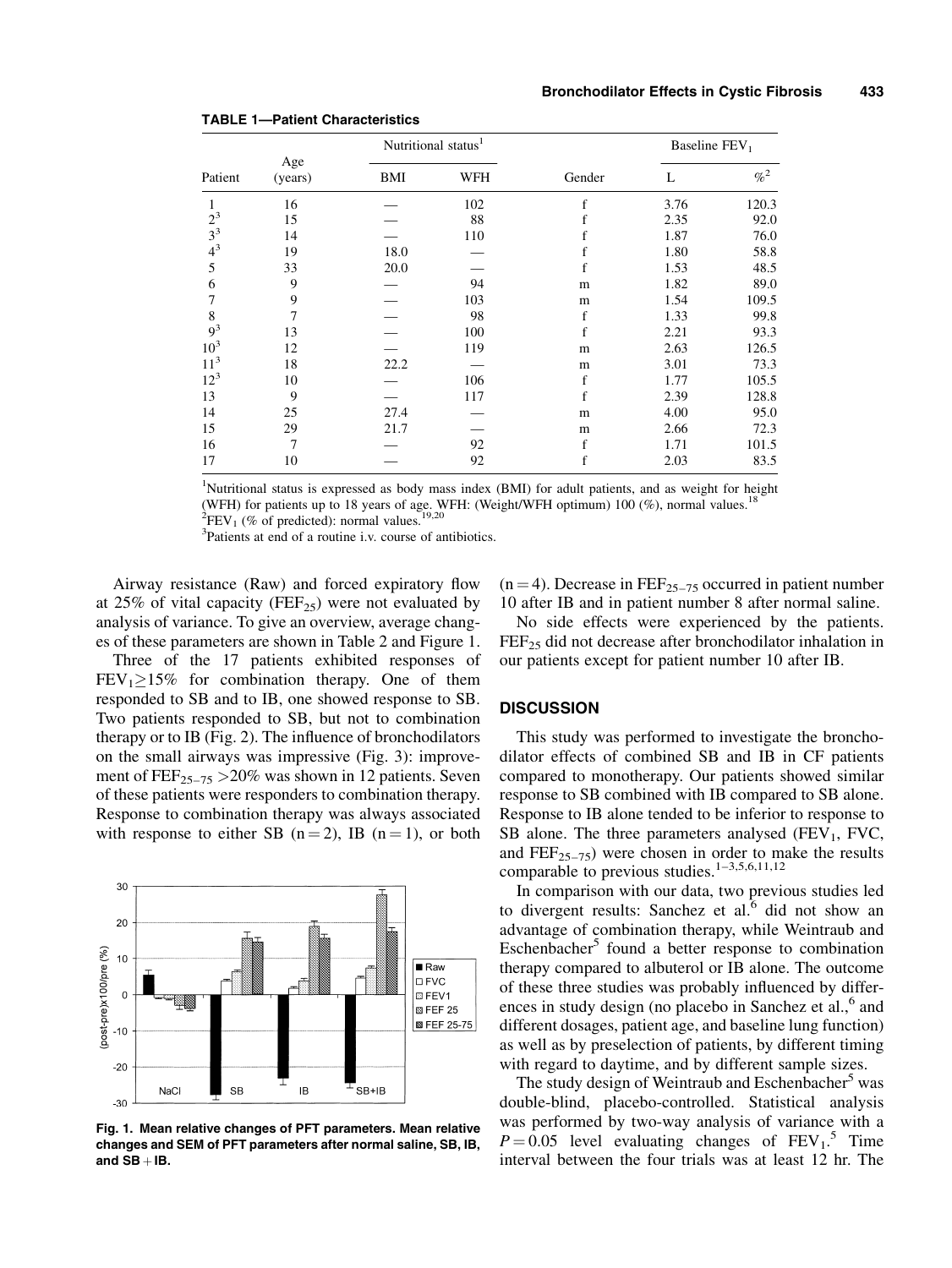| TABLE 2-PFT at Baseline and 30 Min After Inhalation of SB, IB, or $SB + IB1$ |  |
|------------------------------------------------------------------------------|--|
|------------------------------------------------------------------------------|--|

|                                | SB                          |                 | IB              |                 | $SB + IB$                   |               |
|--------------------------------|-----------------------------|-----------------|-----------------|-----------------|-----------------------------|---------------|
|                                | <b>Baseline</b>             | Final           | <b>Baseline</b> | Final           | <b>Baseline</b>             | Final         |
| Raw                            |                             |                 |                 |                 |                             |               |
| $\text{(cmH}_2\text{O/L/sec)}$ | $0.46 \pm 0.02$             | $0.34 \pm 0.01$ | $0.50 \pm 0.01$ | $0.39 + 0.01$   | $0.47 + 0.01$               | $0.35 + 0.01$ |
| TGV $(L)^2$                    | $2.13 + 0.06$ $2.16 + 0.06$ |                 | $2.20 + 0.06$   | $2.10 + 0.07$   | $2.23 + 0.05$               | $2.16 + 0.05$ |
| FVC (L)                        | $2.83 + 0.05$               | $2.95 + 0.06$   | $2.84 + 0.06$   | $2.90 + 0.06$   | $2.80 + 0.56$ $2.94 + 0.56$ |               |
| $FEV_1(L)$                     | $2.26 + 0.04$               | $2.41 + 0.05$   | $2.26 + 0.05$   | $2.43 + 0.05$   | $2.22 + 0.05$               | $2.38 + 0.06$ |
| $FEV_1/FVC$ (%)                | $80.5 + 0.66$               | $82.5 + 0.59$   | $79.9 + 0.71$   | $81.5 + 0.62$   | $79.5 + 0.62$               | $81.9 + 0.63$ |
| $FEF_{25}$ (L/sec)             | $1.07 + 0.04$               | $1.26 + 0.05$   | $1.02 + 0.05$   | $1.20 + 0.05$   | $0.96 + 0.04$               | $1.20 + 0.05$ |
| $FEF_{25-75}$ (L/sec)          | $2.18 + 0.07$               | $2.55 + 0.08$   | $2.14 \pm 0.08$ | $2.48 \pm 0.09$ | $2.13 \pm 0.07$             | $2.47 + 0.08$ |

<sup>1</sup>Values are means  $+$  SEM.

<sup>1</sup>Values are means  $\pm$  SEM.<br><sup>2</sup>Thoracic gas volume (TGV) measured by body plethysmography.

maximal interval was not mentioned. The influence of time of day on bronchial responsiveness and intraindividual variability of longitudinal responses to bronchodilators were not taken into account. $11,12$ 

The study design of Sanchez et al. $<sup>6</sup>$  was double-blind,</sup> randomized, and crossover without placebo control, using statistical analyses (t-tests, analysis of variance) with a  $P = 0.05$  level evaluating six different parameters. The use of multiple statistical tests without adjustment of  $P$ -values<sup>9</sup> and of several tests on the same data increases the risk of statistical misinterpretation. The three trials were performed for each patient at the same time of day during a 2-week period.

Hordvik et al.<sup>11</sup> showed a significantly reduced response to bronchodilators in the afternoon compared to the morning. This was probably due to multiple therapeutic effects, including chest physiotherapy carried out in the morning. However, it is well-known that bronchial reactivity and lung function change with daytime in asthmatic and even healthy individuals. $13,14$ Chronic infection of the lung also influences bronchodilator responses significantly: Hordvik et al. $15$  found a much better response after 1 week of i.v. antibiotic treatment in a study looking at this confounding factor. Thus, reliable testing of bronchodilator effects in CF patients has to be performed at the same time of day and at the same place in the individual daily therapeutic schedule (in particular regarding chest physiotherapy). Tests should be done within a short period, e.g., for short-acting substances like SB and IB within 4 days at the end of a routine i.v. treatment or when subjects are clinically stable.

Our sample size was larger compared to the studies cited. Looking at the characteristics of our patients, they were younger and their baseline PFTs were better compared to the patients of Weintraub and Eschenbacher.<sup>5</sup> Baseline PFTs of the pediatric and adult patients in Sanchez et al.<sup>6</sup> were shown as absolute values, and therefore were not comparable to other data.

The dose of IB was higher in the present than in the previous study. In our study and in the studies cited, standard doses and standard nebulizers or metered dose inhalers recommended for routine therapy in asthmatic patients were used. The same was true for the  $\beta_2$ -agonist dose, which was highest in Sanchez et al.<sup>6</sup> Inhalation was performed with a face mask in the patients of Sanchez et al.,<sup>6</sup> which leads to less bronchial deposition than with







Fig. 3. Relative changes of  $FEF_{25-75}$ . Individual relative changes of FEF<sub>25-75</sub> after normal saline, SB, IB, and SB  $+$  IB.